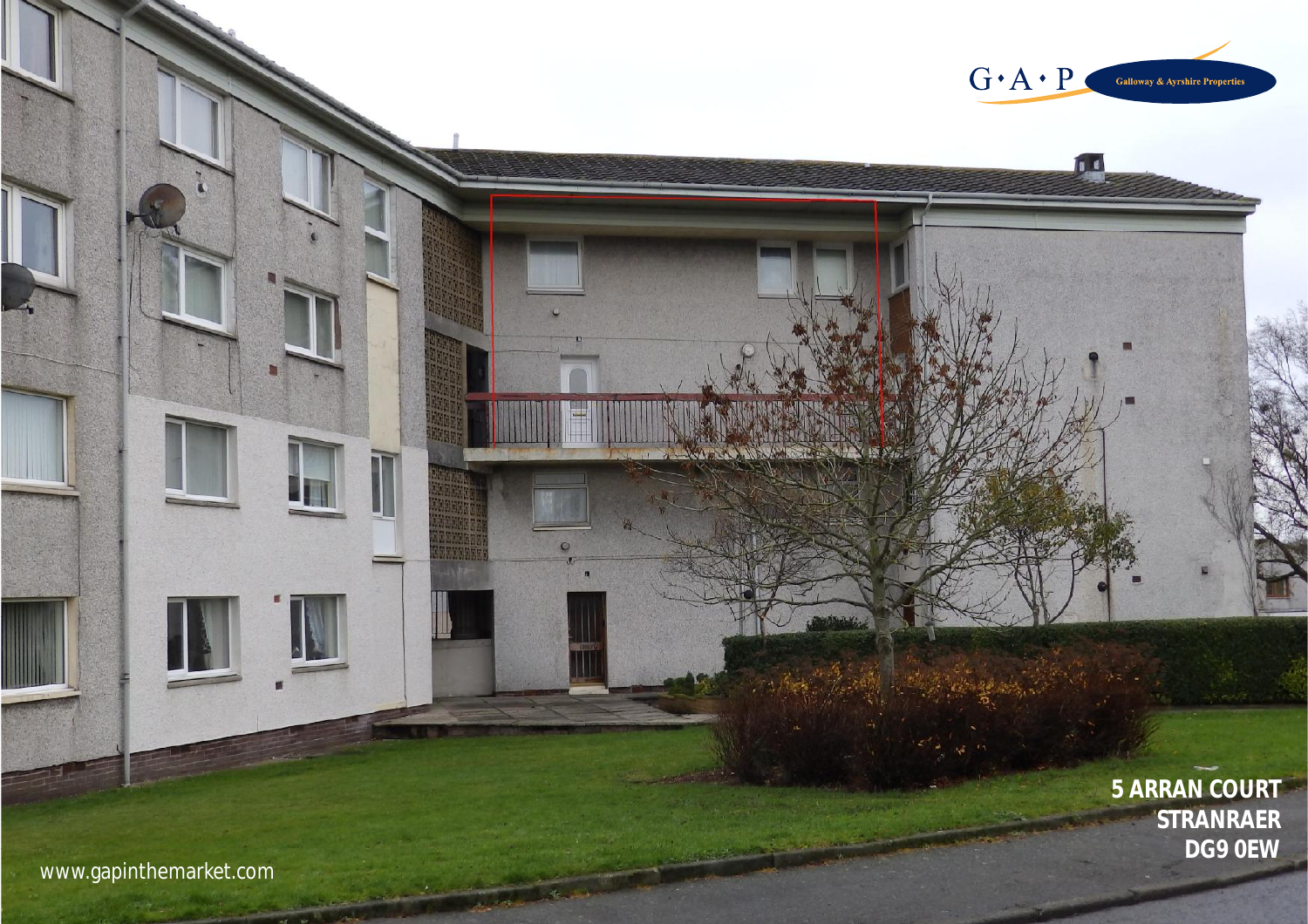



## 5 Arran Court Stranraer

a total of 12 individual properties.

This is a roomy maisonette providing accommodation over two floors and extending to approximately 904sq ft (gross internal floor area). The property is double glazed and central heating is by way of gas.

The accommodation provided is arranged as follows: Hall with uPVC front door. From the hall there is access off to the kitchen and living room. Stair to the accommodation on the upper floor. Two under stairs storage cupboards the larger of which houses the gas central heating boiler and electrical switch gear. There is a large walk in cupboard fitted with light and power. The kitchen is fitted with a contemporary range of base and wall mounted cabinets in a beech effect finish and offering integrated hob, oven and extractor canopy. There is also a wide breakfast bar. The kitchen has a double glazed window to rear. The living room has a rear facing window. Moving upstairs the landing, with double glazed window to front, affords access to the three bedrooms and bathroom. There is also a built in cupboard. Bedroom 1 is a good size double bedroom with dual aspect windows front and rear. Bedroom 2 has a rear window and bedroom 3 is also rear facing with the benefit of having two built in wardrobes. The bathroom is fitted with a three piece suite in white comprising wc, wash hand basin and bath with electric shower fitted over bath. The bathroom has a front facing window.

Built circa mid 1960's the property forms part of a larger four storey block which comprises a total of 12 individual properties.

From the rear facing windows there is an easterly aspect over neighbouring rooftops with a glimpse aspect of Loch Ryan and beyond. Arran Court is situated in Stranraer's west end where all amenities are readily accessible. Adjacent to Arran Court is a car park.

Stranraer provides secondary and primary schooling, general hospital and a variety of independent and multiple retailers, a leisure centre with swimming pool and a number of hotels and restaurants. At Stranraer Harbour there is a railway station affording connections north to Ayr, Prestwick Airport and Glasgow. There are ferry connections from Cairnryan to Northern Ireland. Wigtownshire is a corner of south west Scotland renowned for its wonderful contrasting and unspoilt scenery and particularly mild climate throughout the year. Attractions in the area include the Mull of Galloway, Scotland's most southerly point; the Southern Upland Way; excellent golf courses; Logan Botanic Garden; Galloway Forest Park. There are the usual field sports, rivers for fishing and many delightful inland and coastal walks to be enjoyed.

> Ayr 51 miles, Prestwick Airport 55 miles, Dumfries 72 miles, Carlisle 106 miles. All mileage is approximate.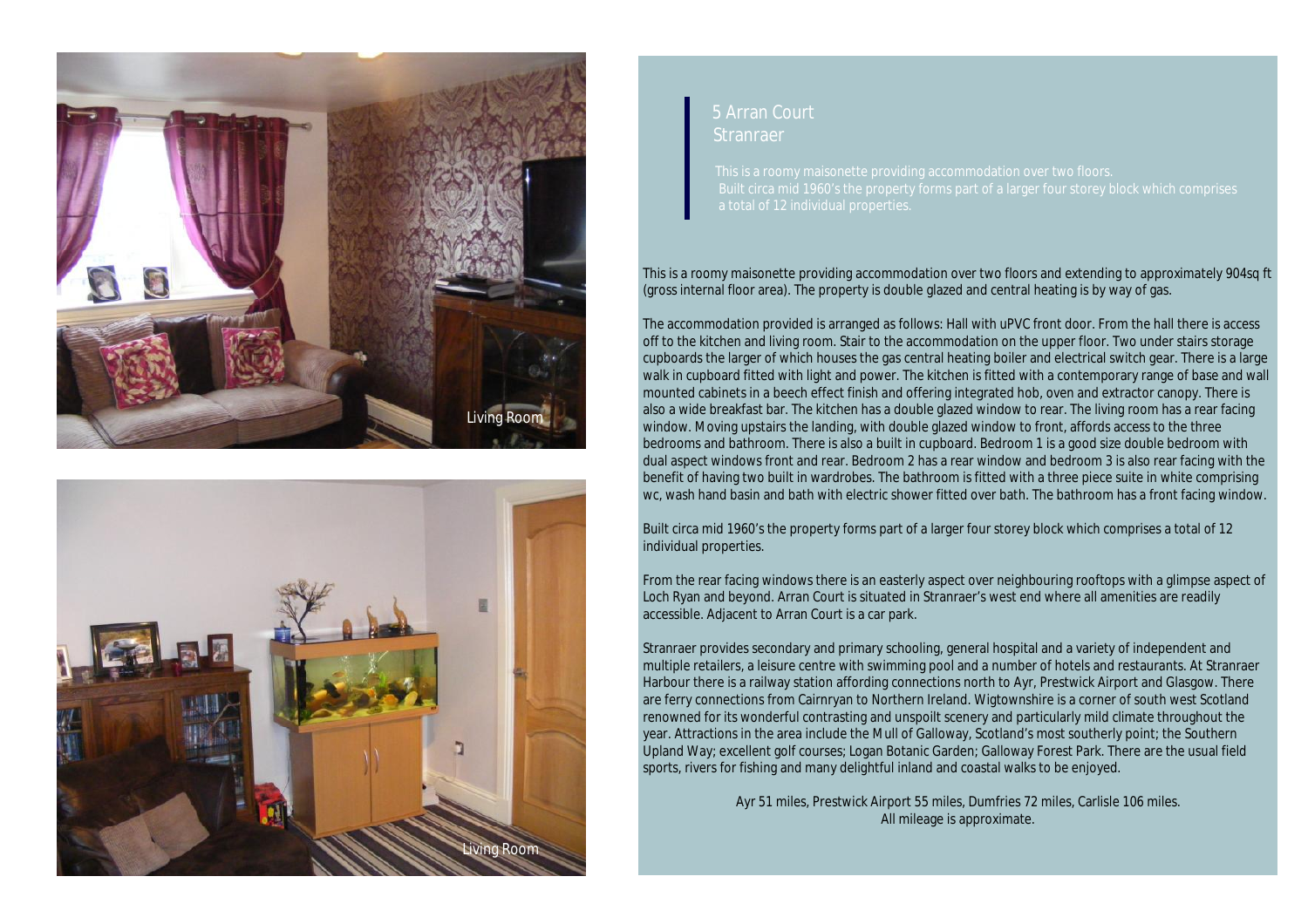| Living Room     | $9'11''$ x $15'11''$            |  |
|-----------------|---------------------------------|--|
| Kitchen         | 9'10" x 12'6" reducing to 10'5" |  |
| Bedroom 1       | 15'11" x 8'10"                  |  |
| Bedroom 2       | 9'7" x 8'8" reducing to 6'11"   |  |
| Bedroom 3       | $7'5''$ x 9'11"                 |  |
| <b>Bathroom</b> | $6'4''$ x 5'8"                  |  |

# Dimensions are approximate





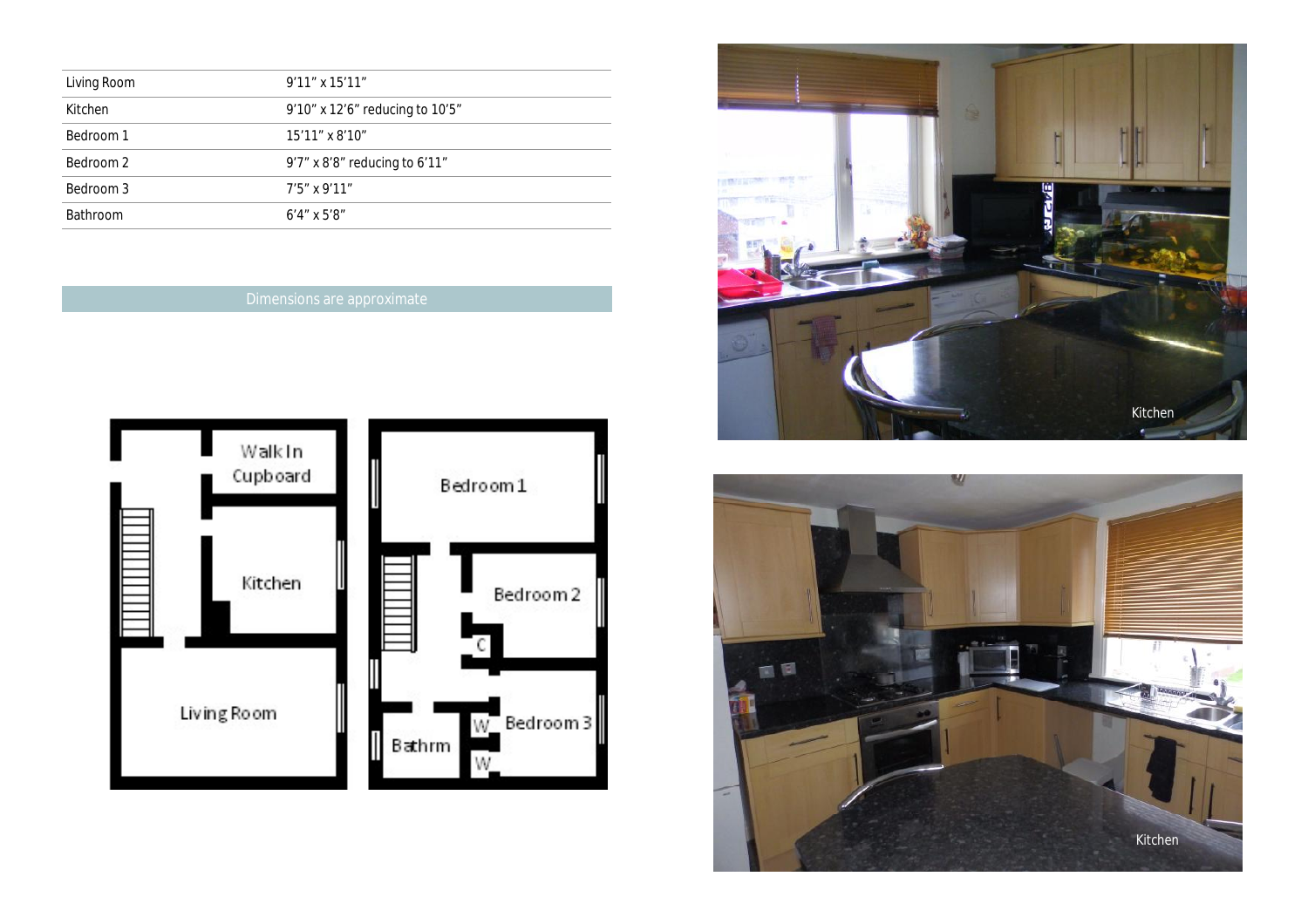



#### **Directions**

From A77 Port Rodie roundabout continue straight on to Agnew Crescent and on to Sheuchan Street. Proceed straight ahead turn left at Leswalt High Road and first left to car park serving Arran Court. The block which is Arran Court is situated on the left hand side in the corner of Sheuchan Street and Leswalt High Road. On entering the block take the stairs to the very top floor turning left on alighting the landing.

#### **General Comments**  Home Report is available, details on request.

We understand that the management of the block is overseen by Dumfries & Galloway Housing Partnership and a contribution towards the maintenance and repair cost to the shared elements is payable to Dumfries & Galloway Housing Partnership. At the time of preparing the particulars (November 2013) the contribution by our client is £13.56 per month. Should further clarification be required in this regard please do not hesitate to ask for information.

### **Offers**

Offers should be submitted to the agents in writing through a solicitor. Interested parties are advised to register their interest formally through their own solicitor. Should a closing date for offers be set only those parties who have registered interest formally will be notified. Prospective purchasers are advised that the vendor reserves the right to accept any offer at any time.

**Council Tax:** Band C **Tenure**: To be advised. **EER**: Band D (66)

# **Viewing**

By appointment only. Contact the agents, G♦ A♦ P, telephone 01776 700060

**We have attempted to make our sales details as accurate as possible from the information we have about this property. If there is any point which is of particular importance please contact our office and we will endeavour to check the information. We would advise this course of action if prospective purchasers are travelling some distance to view the subjects of sale. All dimensions and distances etc are approximate and photographs are intended only to give a general impression. Floor plans are schematic and not to scale. Systems are untested and appliances are sold as seen. Prospective purchasers should make their own investigations and obtain their own reports as they think necessary The contract to sell will be based only on the concluded missives. These particulars and any other correspondence or discussions will not form part of the contract. If we can be of further assistance please do not hesitate to contact us.** 

**Pre-sale Appraisal: If you are considering moving we would be delighted to carry out a pre-sale appraisal of your existing property. For full details contact one of our branches.**